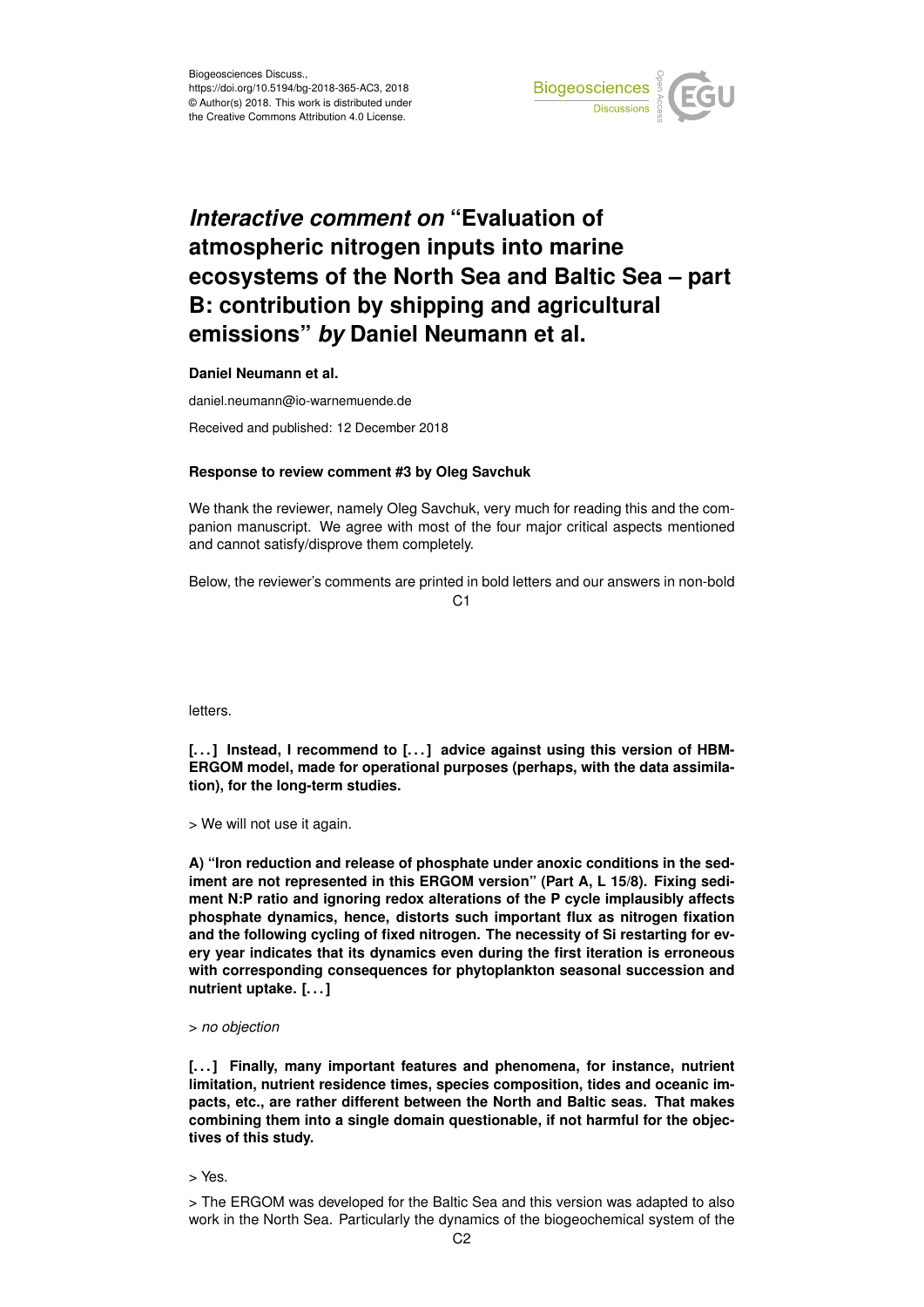North Sea are not properly reproduced by this ERGOM as one sees in the validation. As the Baltic Sea dynamics are reproduced considerably better then the North Sea dynamics – as one might expect because ERGOM was develop for the Baltic Sea –, we consider to remove the North Sea from this manuscript. There are still issues in the Baltic Sea model dynamics – silicate decline, simple sediment, and deep water oxygen – but we hope that the model quality in the Baltic Sea is sufficient for a publication of this study.

**B) Overestimated deep layers oxygen concentration and underestimated denitrification DIN distribution and dynamics (see comparisons in Figs. 7-10). Together with questionably reproduced nitrogen fixation, such underestimation indicates a wrong balance between nitrogen sources and sinks, hence, biases evaluation of atmospheric N contribution to unknown degree.**

> We think that the time scale of five years prevents badly predicted deep-layer oxygen concentrations to feed back to the surface layer nitrogen concentrations.

> We consider to remove the North Sea from the manuscript and only evaluated the Baltic Sea.

**C) "Therefore, a detailed validation of the nitrogen deposition data sets is not possible and it is not clear whether the CMAQ nitrogen deposition is actually too low over sea."(Part A, L16-18/13). Already this statement makes studies of the RELATIVE contributions rather uncertain. Further uncertainty (due to possible non-linear effects in the biogeochemical cycling) is introduced by the repetitive implementation of deposition computed only for one year (i.e. 2012) over all five years, forcing a possible deficit accumulation.**

> We agree that a bias in the nitrogen deposition will amplify further and further in the marine biogeochemical model in each annual iteration. However, the bias will also

 $C<sub>3</sub>$ 

amplify in a model study over five or ten consecutive years if the bias in the nitrogen deposition is systematic and not only present in the year 2012.

> Based on Vivanco et al. (2017), Karl et al. (2018), and companion paper part A, one can assume that EMEP nitrogen deposition is closer to reality than the CMAQ data of this study and that the used CMAQ setup for Europe (nearly the same in Vivanco et al. (2017) and here) tends to systematically underestimate nitrogen deposition. However, we are not aware of any nitrogen deposition data set, which is validated above the ocean in detail because (operational) continuous nitrogen deposition measurements are missing (or other nitrogen deposition measurements with sufficient temporal or spatial coverage).

> Most marine biogeochemical model studies do not mention the uncertainty of the driving nitrogen deposition data at all. Moreover, some studies use monthly or annual mean nitrogen deposition as input and re-distribute it onto individual days.

**D) The model set-up and simulated dynamics contain many features that are "typical within order of magnitude" rather than year-specific. Therefore a comparison of the "first" iteration with observations during concrete 2012 year looks very optimistic, even naïve. Perhaps, such choice partly explains why most patterns of seasonal dynamics are very poorly reproduced either in timing or by the levels, or both (Figs. 7-10). Never mind the plausible oxygen dynamics in the surface layer, where it is mainly driven by air-sea gas exchange. [. . . ]**

## > *no objection*

**[. . . ] Moreover, the focusing of analysis at the surface layer is unwarranted because the nitrogen biogeochemical cycle must be evaluated for the entire ecosystem, including sediments.**